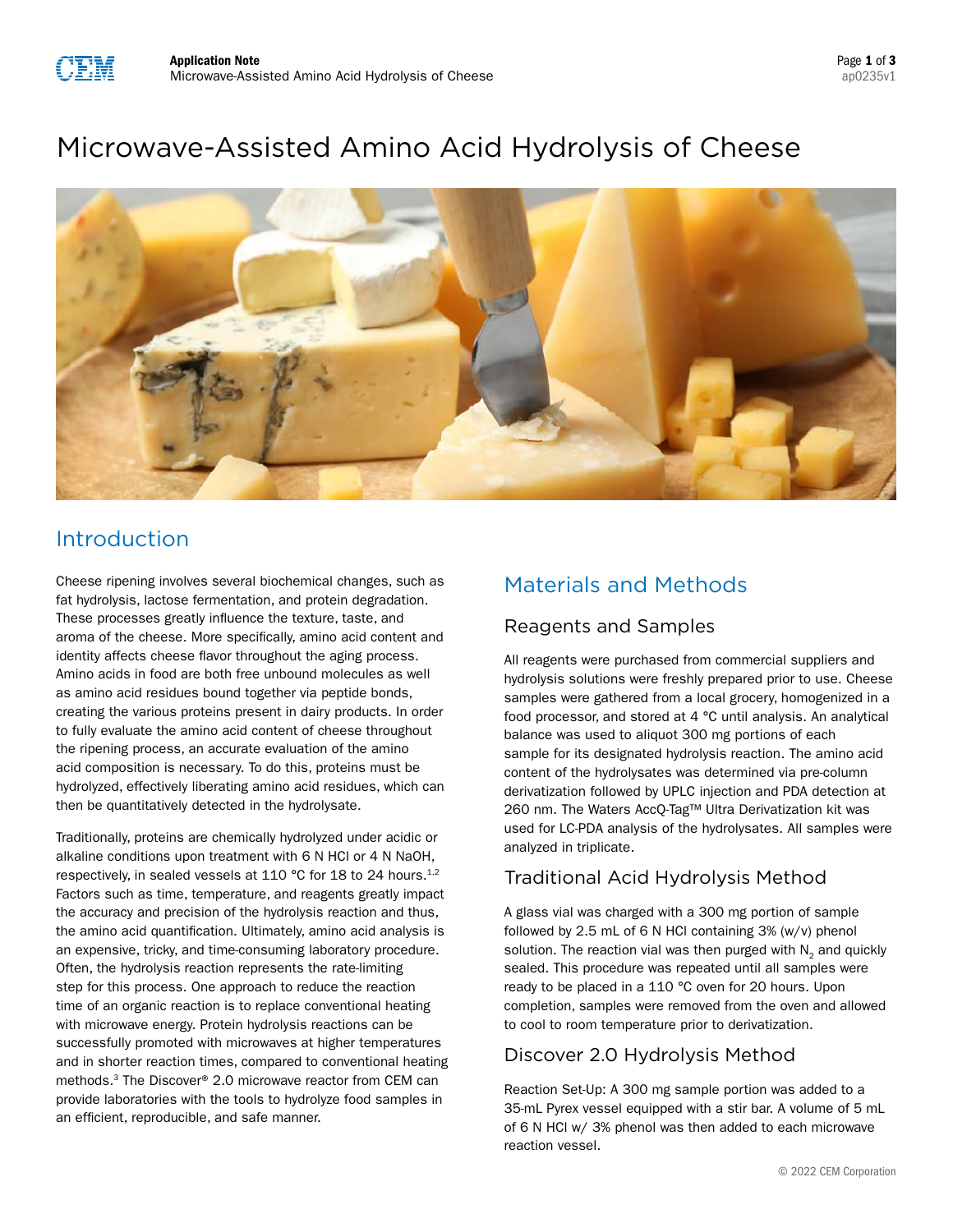

Vessels were purged with  $N<sub>2</sub>$  for 5 minutes, quickly sealed with a Teflon® lined silicon cap, and placed in the autosampler rack for automated placement in the Discover 2.0 cavity.

Method Programming: A one-step Dynamic method was programed in the Discover 2.0 system for the amino acid hydrolysis of cheese.

The following method parameters were used:

### Acid Hydrolysis

Vessel Type: Pyrex Control Type: Dynamic Temperature: 165 °C Time: 20-min Pressure: 300 PSI Power: 300 W Stirring: High

### Sample Preparation for Analysis

All hydrolysate solutions were passed through 0.2 µm PTFE filters and neutralized with 6 M NaOH in preparation for AccQ-Tag derivatization. A volume of 70 µL of borate buffer from the Waters AccQ-Tag Ultra Derivatization kit was added to a fresh recovery vial. 10 µL of the neutralized sample was added, and the vial was capped and vortexed. Then, 20 µL of prepared derivatization reagent from the kit was added to each sample reaction. The reaction was vortexed for 10 seconds and then was heated at 55 °C for 10 minutes prior to analysis.

### Analysis

A volume of 5 µL of each derivatized reaction was injected into a Waters Acquity H-Class UPLC hooked to a Waters PDA detector. Separation was done with a Waters AccQ-Tag Ultra C18 column  $(1.7 \mu m, 2.1 \times 100 \mu m)$  using a flow rate of 0.25 mL/min. The column temperature was 45 °C. The elution gradient is shown in Table 1. The mobile phases were A: Waters AccQ-Tag Eluent A diluted 10-fold in MilliQ water and B: Waters AccQ-Tag Eluent B. To establish amino acid concentrations for each amino acid, Waters Amino Acid Standard (Waters Corporation, Part No. WAT088122) was derivatized at concentrations 5, 10, 25, 50, and 100 pmol/µL.

Table 1. Gradient used for Derivatized Amino Acid Separation

| <b>Time (min)</b> | Flow (mL/min) | %A   | %B    |
|-------------------|---------------|------|-------|
| Initial           | 0.250         | 99.9 | 0.1   |
| 0.50              | 0.250         | 99.9 | 0.1   |
| 28.00             | 0.250         | 90.0 | 10.0  |
| 32.00             | 0.250         | 75.0 | 25.0  |
| 34.00             | 0.250         | 0.0  | 100.0 |
| 36.00             | 0.250         | 0.0  | 100.0 |
| 36.01             | 0.250         | 99.9 | 0.1   |
| 40.00             | 0.250         | 99.9 | 0.1   |

## Results and Discussion

The Discover 2.0 was evaluated to facilitate the acid-assisted amino acid hydrolysis of cheese. Results were compared to the traditional oven hydrolysis method performed on the same samples. Table 2 highlights the amino acid recoveries of cheddar and Colby cheese samples under traditional hydrolysis oven conditions, as well as the Discover 2.0 acid hydrolysis reaction conditions. All of the Discover 2.0 assisted hydrolysis reactions compared well in terms of recovery to their traditional hydrolysis counterparts.

Microwave heating provides rapid, efficient, and reliable volumetric heating. This dielectric heating mechanism allows for the transfer of heat to the reaction contents in a uniform and instantaneous manner.<sup>4</sup> Conventional heating methods, such as ovens and heating mantles, rely on the transfer of heat through the vessel walls, then through the reaction components, which results in slow and inefficient heating as well as undesired temperature gradients and side reactions. Also, the addition of stirring during the Discover 2.0 hydrolysis reactions results in increased reaction homogeneity. Lastly, compressed air rapidly cools the microwave-assisted reactions to a safe-handling temperature, allowing for decreased time to sample analysis. Ultimately, the Discover 2.0 offers an alternative route to amino acid hydrolysis with key benefits, including shorter reaction times, cleaner hydrolysates, and quicker time to analysis.

Table 2. Percent Recoveries for 15 Amino Acids in Cheese

| <b>Amino Acid</b> | <b>Cheddar</b> | <b>Colby</b> |
|-------------------|----------------|--------------|
| Asp + Asn         | 130.95%        | 92.12%       |
| Ser               | 103.51%        | 131.51%      |
| $Glu + Gln$       | 130.45%        | 92.37%       |
| Pro               | 121.72%        | 116.10%      |
| Gly               | 106.10%        | 106.72%      |
| Ala               | 114.38%        | 112.27%      |
| Val               | 113.87%        | 108.77%      |
| lle               | 114.35%        | 114.09%      |
| Leu               | 105.31%        | 105.66%      |
| Tyr               | 92.63%         | 75.48%       |
| Phe               | 103.65%        | 106.96%      |
| Lys               | 126.55%        | 101.21%      |
| His               | 107.47%        | 100.98%      |